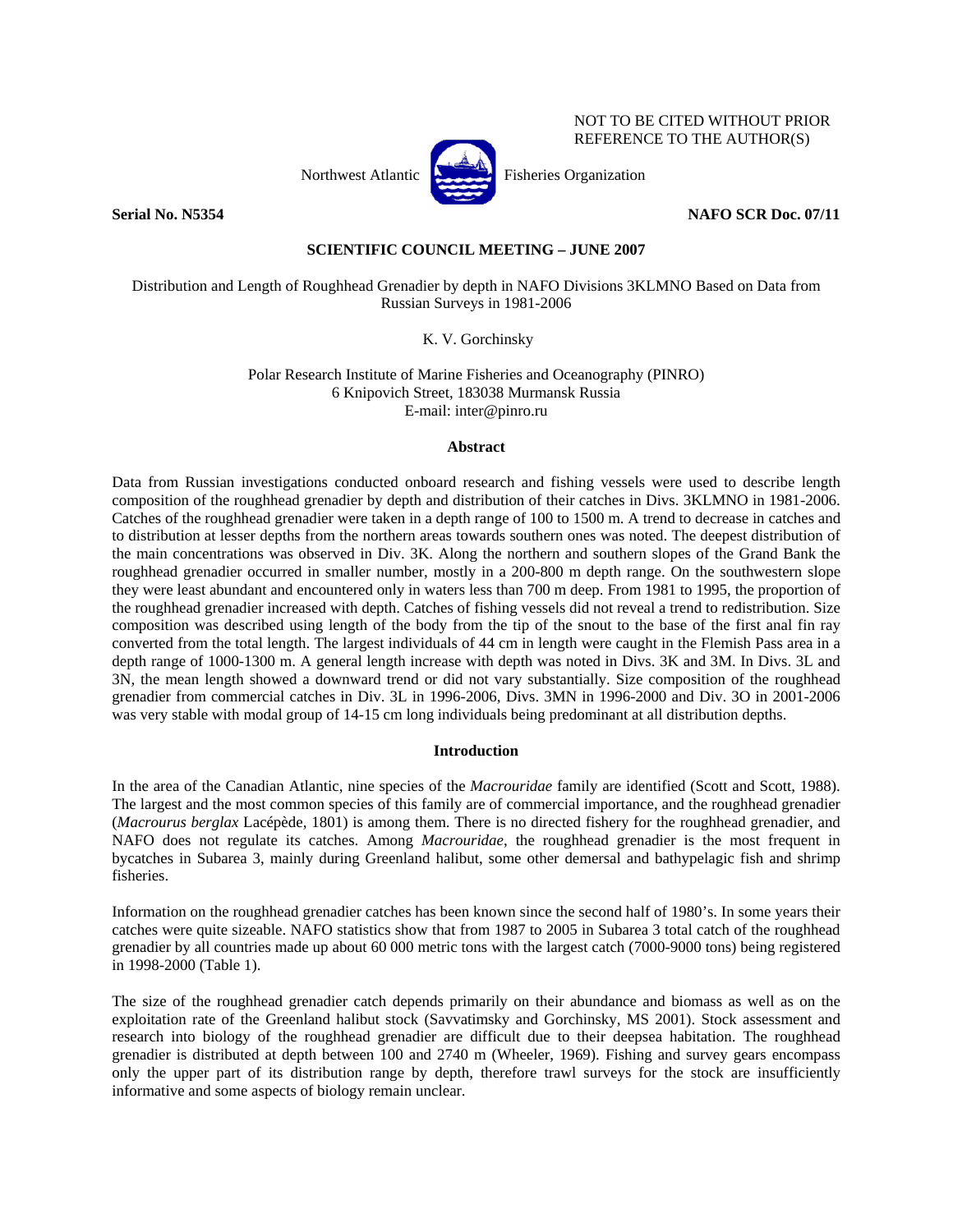The objective of this paper is to describe length composition of the roughhead grenadier by depth and distribution of their catches in the Newfoundland area in 1981-2006.

### **Methods**

Russian bottom trawl surveys in Divs. 3KLMNO were conducted regularly in 1981-1993 at a depth down to 730 m, except for Div. 3K, where survey tows were made down to 1300 m deep and sometimes down to 1500 m. Later on, the research also covered areas beyond the 200-mile EEZ of Canada, the Flemish Cap and Flemish Pass. In 1994- 1995, 1997-2000 and 2004-2006 no surveys were conducted.

Prior to 1984, duration of survey tows was 1 hour, and in subsequent years it was limited to 30 minutes. To reach data comparability all catches were converted based on 1-hour tow duration. In all cases, only trouble-free tows that comprised roughhead grenadier were taken into account.

Timing of the surveys was determined in dependence on formation of seasonal prespawning and spawning concentrations of demersal fishes and usually embraced the period from March to July. All the surveys used 31.2/27.3 m bottom trawl with fishing height of 4.0 m and fishing spread between the wings of 14.3 m. To retain small individuals in trawl, the codend had a small-mesh insertion with a mesh size of 8-12 mm. All the fish caught were counted; large catches were weighed and divided into portions to determine the number of the roughhead grenadier in one portion and to convert it to the whole catch.

Before 1996, scientific information on the roughhead grenadier from Russian commercial catches was received occasionally. Further, according to the international NAFO observer program their presence onboard all fishing vessels became mandatory. In large quantity biological samples from commercial catches have become available since 1998. The fisheries used different bottom trawls, the minimum mesh size of which was not less than 130 mm. Commercial catches of the roughhead grenadier were taken only beyond the 200-mile Exclusive Economic Zone of Canada.

In Russian research the normal approach to measure grenadiers was the use of total length (TL). To convert historic data to anal-fin length (AFL), in 2006 both types of length were measured and a length key was constructed using 1384 individuals of the roughhead grenadier caught in the Flemish Pass area. Total length of individuals was measured in the range of 25 to 101 cm, length to the anal fin was determined within 8-44 cm range. A regression line obtained on the basis of combined data on males and females (Fig. 1) showed a high significant correlation between both types of length with a narrow 95% confidence interval of the projected estimates of AFL at the given mean values of TL  $(r=0.99, P<0.01)$ . This permitted us to use in the present paper only length to the anal fin.

Data on catches and size composition were analyzed separately by years, Divisions and 100-m depth intervals.

#### **Results**

## *Distribution of catches by depth*

Catches of the roughhead grenadier were taken in a depth range of 100 to 1500 m (Fig. 2). Data from surveys in 1981-1985 showed that most catches were taken at depths between 200-500 m. In 1986-1990, a shift of concentrations towards 1000 m depth contour was noted and in the subsequent five years it was observed closer to 1500 m depth. As a rule, in this period there were no catches of the roughhead grenadier in waters less than 500 m deep.

Before the beginning of 1990's in Div. 3M the roughhead grenadier distributed within a relatively short depth range of 350 to 700 m. After 2000, their catches were registered over a more extensive area of the bank down to a depth of 1500 m.

The use of one and the same type of trawl during surveys made it possible to compare catches quantitatively. On the whole, catches showed a trend to decrease and to be distributed at lesser depths from the northern to southern areas (Fig. 3). The largest catch per 1-hour tow (90.3 kg) was registered in Div. 3K in 1986-1990. In this area, distribution of the main concentrations was the deepest (900-1200 m, maximum down to 1500 m). In Divs. 3L and 3N the roughhead grenadier occurred in less numbers, predominantly at depths between 200 and 800 meters. Along the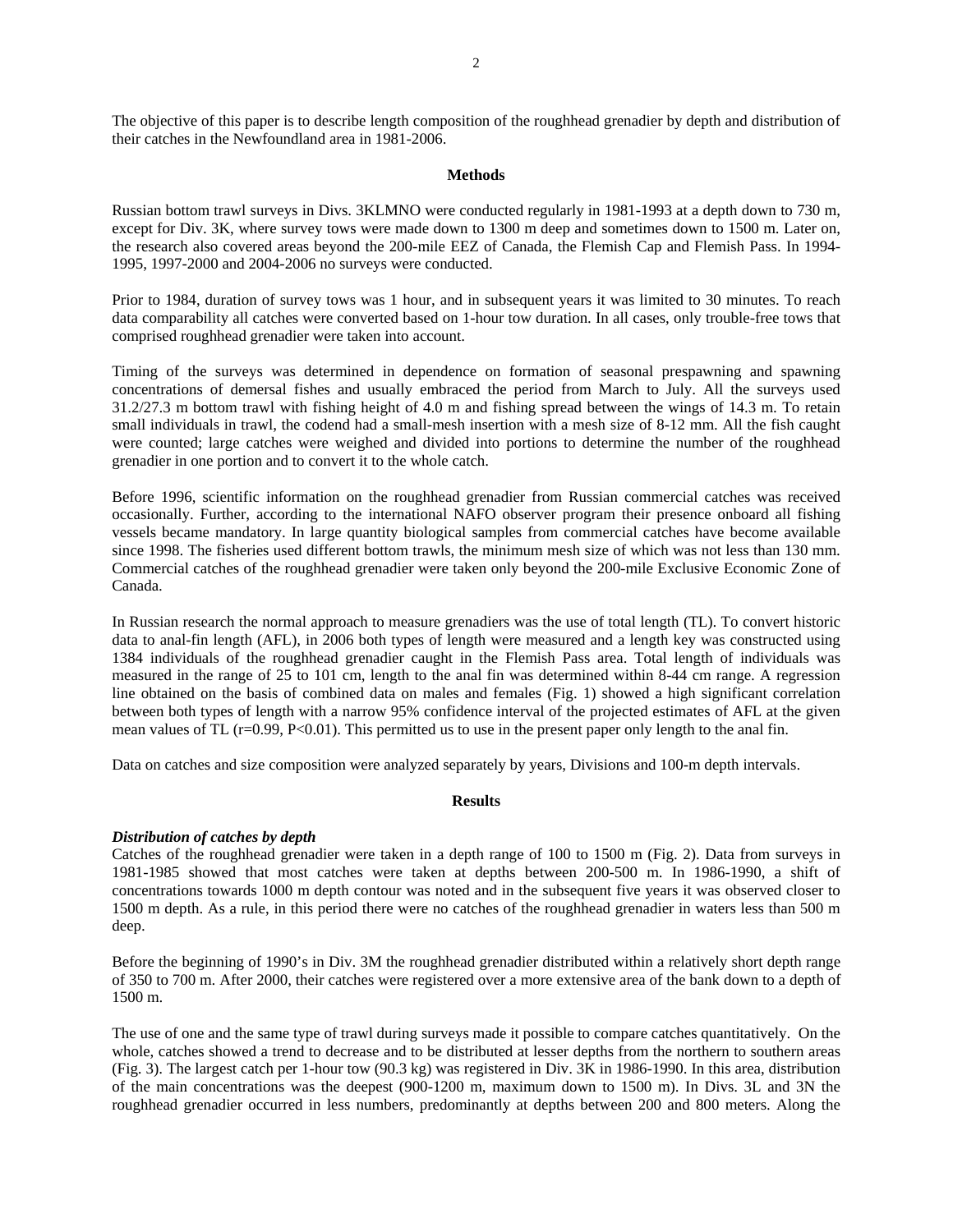southwestern slope of the Grand Bank (Div. 3O) compared to the other areas, they were the least in numbers (up to 10 kg per 1-hour tow) and occurred only in shallow waters at a depth above 700 m.

From 1981 to 1995, the proportion of the roughhead grenadier increased with depth. On the shelf areas of Divs. 3K, 3N and 3M at a depth less than 500 m no roughhead grenadier were found after 1991. At the same time, their proportion increased greatly in waters more than 500 m deep. In other words, along with general decrease in catches by weight, there was a gradual shift of the roughhead grenadier from lesser depths to deeper waters.

Tow tracks of fishing vessels were chosen so that they could ensure primarily a capture of target species with minimal bycatch of other fishes, therefore these data were not representative to describe distribution of the roughhead grenadier (Fig. 4). From 1985 to 2006 their catches were taken in a depth range of 100 to 1500 m without showing any prominent trend to redistribution.

### *Distribution of length composition by depth*

Data from research vessels showed that in Div. 3K in 1981-1985 catches comprised the roughhead grenadier of 8-37 cm long. Modal length increased from 15-16 cm at a depth of 200-300 m to 26-27 cm at a depth of 500-600 m with 3-4 cm increment in mean length (Fig. 5). A dramatic change in the length composition was noted at the boundary with the 600-700 m depth range where modal length having decreased down to 15 cm then increased again up to 21 cm in a depth range of 1300-1400 m where catches included large individuals of 21 cm in length. In 1986-1990, all depths, except for waters 900-1000 m deep, were dominated by individuals of 14-15 cm in modal length. Due to an increase of relative number of large individuals 25-29 cm long with depth, the mean length increased from 17 to 19- 22 cm.

In 1981-1985, in Div. 3L a relative number of individuals of 20 cm modal group decreased with depth. However, the proportion of individuals of 14 cm long increased down to a depth of 700 m that was followed by a respective decrease in the mean length (Fig. 6). Size composition of the roughhead grenadier in a 700-800 m depth range was more uniform; an increase in the proportion of individuals of 24-29 cm long resulted in an increase of the mean length up to 22 cm. In 1986-1990, in a depth range of 200 to 700 m the size composition was relatively stable. All the depths surveyed were dominated by individuals of 14-15 cm in length.

A considerable number of individuals of 10-15 cm in length determined the lowest mean length (less than 17 cm) in waters 400-500 m deep in Div. 3M in 1981-1985 (Fig. 7). The proportion of large individuals 19-20 cm long at a depth less than 800 m went up that led to an increase of the mean length to 19 cm. In 1986-1990, as with Div. 3L, the size group of 14-15 cm was prominent; the mean length increased with depth.

A characteristic feature of the size composition of the roughhead grenadier in Div. 3N was the presence of large individuals of 20-22 cm in mean length found in shallow depths (Fig. 8). An increase in length with depth was not pronounced.

Size composition of the roughhead grenadier from commercial catches in the area of usual fishery for Greenland halibut, redfish, skates and shrimp in Div. 3L in 1996-2006, Div. 3MN in 1996-2000 and in Div. 3O in 2001-2006 was very stable and was distinguished by predominant modal group of individuals 14-15 cm long through all depths (Fig. 9-12). The largest individuals up to 44 cm in length were caught in the Flemish Pass area in a depth range of 1000 to 1300 m. Variation in the size composition and increase of the mean length was noted in Divs. 3M and 3N in 2001-2006.

#### **Discussion**

The roughhead grenadier in the Northwest Atlantic is a widespread species with a relatively stable distribution on the shelf and slope, most frequently occurred in the Greenland halibut fishery (Duran et al., MS 1996; Alpoim, MS 1997). Due to depletion of some fish stocks in the Northwest Atlantic the importance and catch of the roughhead grenadier is expected to increase during the ensuing years. In particular circumstances, most likely related to specific features of physiological state of individuals and environmental conditions of their habitat, the roughhead grenadier form concentrations suitable for directed fishery. Relatively big catches were taken by Russian trawlers in Divs. 3LN at a depth of about 1000 meters. The proportion of the roughhead grenadier in some commercial catches reached 50-90%. Catches of the roughhead greanadier were registered to be 1750 kg against the total catch of 2912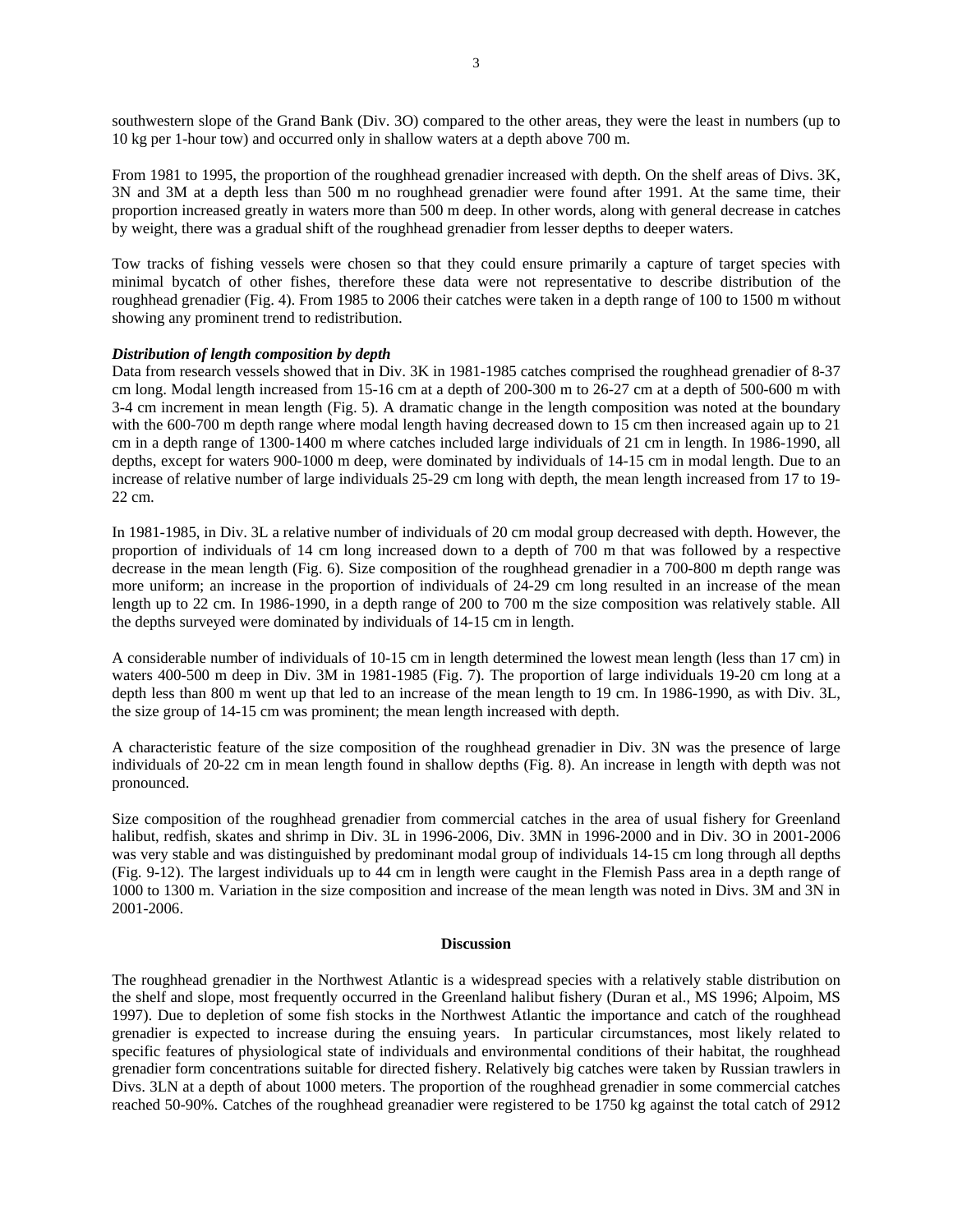kg; 2898 kg when the total catch was 2960 kg, and 3490 kg at the total catch of 5500 kg (Savvatimsky and Gorchinsky, MS 2001). The highest catches of the roughhead grenadier during trawl surveys (up to 540 kg per 30 min tow) were taken in July-September in waters deeper than 500 m along the eastern and northern slopes of the Grand Bank (Parsons, 1976).

It is worth noting that data were in a way misrepresented by international catch statistics in 1990's, since catches by Spain and Portugal, reported to NAFO as roundnose grenadier, corresponded to roughhead grenadier (Paz and Iglesias, MS 1994; Junquera et al., MS 1999). It was acknowledged that after 1990 catches of the roughhead grenadier became greater compared to the roundnose grenadier catches, but catch statistics combined both these species (Atkinson, MS 1996).

Distribution of the roughhead grenadier by depth and over the Newfoundland area is yet scantily known. The general pattern of spatial and temporal distribution of the roughhead grenadier described in this paper showed a gradual shift of their concentrations mainly towards the east, from the shallow waters of the shelf to greater depths along the continental slope. The most pronounced it was in Div. 3K, to a lesser extent it was observed in the other areas.

During the Russian trawl survey in Divs. 3LM, the proportion of the roughhead grenadier grew up from 9-13% in a depth range of 800-1200 m to 24-25% in waters 1200-1440 m deep (Gorchinsky and Savvatimsky, MS 1996). In the commercial fishery for the Greenland halibut the highest bycatch was taken from a depth of about 1000 m. Length composition was similar over the whole survey area during the year. The mean length increased with fishing depth from 800 to 1300 m (Savvatimsky and Gorchinsky, MS 2001).

Canadian surveys indicated that from the beginning of 1990's the roughhead grenadier shifted from Divs. 2GJ southwards to Divs. 3LN to a depth below 1000 m; their biomass was estimated to be the largest at a depth of 1000-1200 m (Atkinson et al., MS 1994; Bowering et al., MS 1995).

EU surveys on the Flemish Cap showed the roughhead grenadier to occupy the deepest survey areas. Their abundance and biomass increased with depth (Murua and Gonzalez, MS 2006).

The shift of the roughhead grenadier to greater depths was probably a response to anomalous water temperature lowering in the Northwest Atlantic in the early 1990's. Similar alterations were also found as regards capelin, silver hake, Greenland halibut and American plaice (Iglesias et al., 1994; Sigaev, 1994; Sigaev and Rikhter, 1994; Frank et al., 1996).

Tail breakage and its subsequent regeneration are characteristic of the grenadiers, therefore measurement of total length makes it impossible to get reliable and consistent data on size composition. It is known that percentage of the roundnose grenadier with injured tail exceeds 50% (Savvatimsky, MS 1981). A considerable number of the roughhead grenadier individuals have similar injuries. In this relation, in 1980 the NAFO Scientific Council recommended to measure the length of the roundnose grenadier and roughhead grenadier from the tip of the snout to the base of the first anal fin ray (Atkinson, 1981).

Formulae describing a relationship between anal fin length and total length were presented in a number of papers and were quite similar to one another (Atkinson, 1981, 1991; de Cardenas et al., MS 1996; Sainza, MS 1996). Scientific publications present discrepant information on variation of the grenadiers' mean length in dependence on areas and depth of fishing. For instance, in Div. 3N both a decrease of the mean individual length with fishing depth (Parsons, 1976; Atkinson, Power, MS 1987) and an increase of it (Paz and Iglesias, MS 1994) are indicated. P. Savvatimsky (1989) reported that in scientific catches from 1967 to 1983 the roughhead grenadiers in Div. 3N were substantially larger than in Divs. 3KLMO.

Russian survey data showed that the largest individuals of the roughhead grenadier of the mean length of 23 cm were caught in Div. 3K at a depth of 500-600 m in 1981-1985, and the smallest individuals were taken in Div. 3M in a 400-500 m depth range in the same period. A general length increase with depth was noted in Divs. 3K and 3M; in Divs. 3L and 3N the mean individual length showed a downward trend or did not vary greatly. The whole picture suggested that in spring and summer small individuals were predominantly distributed on the shelf and large ones mostly resided on the slope.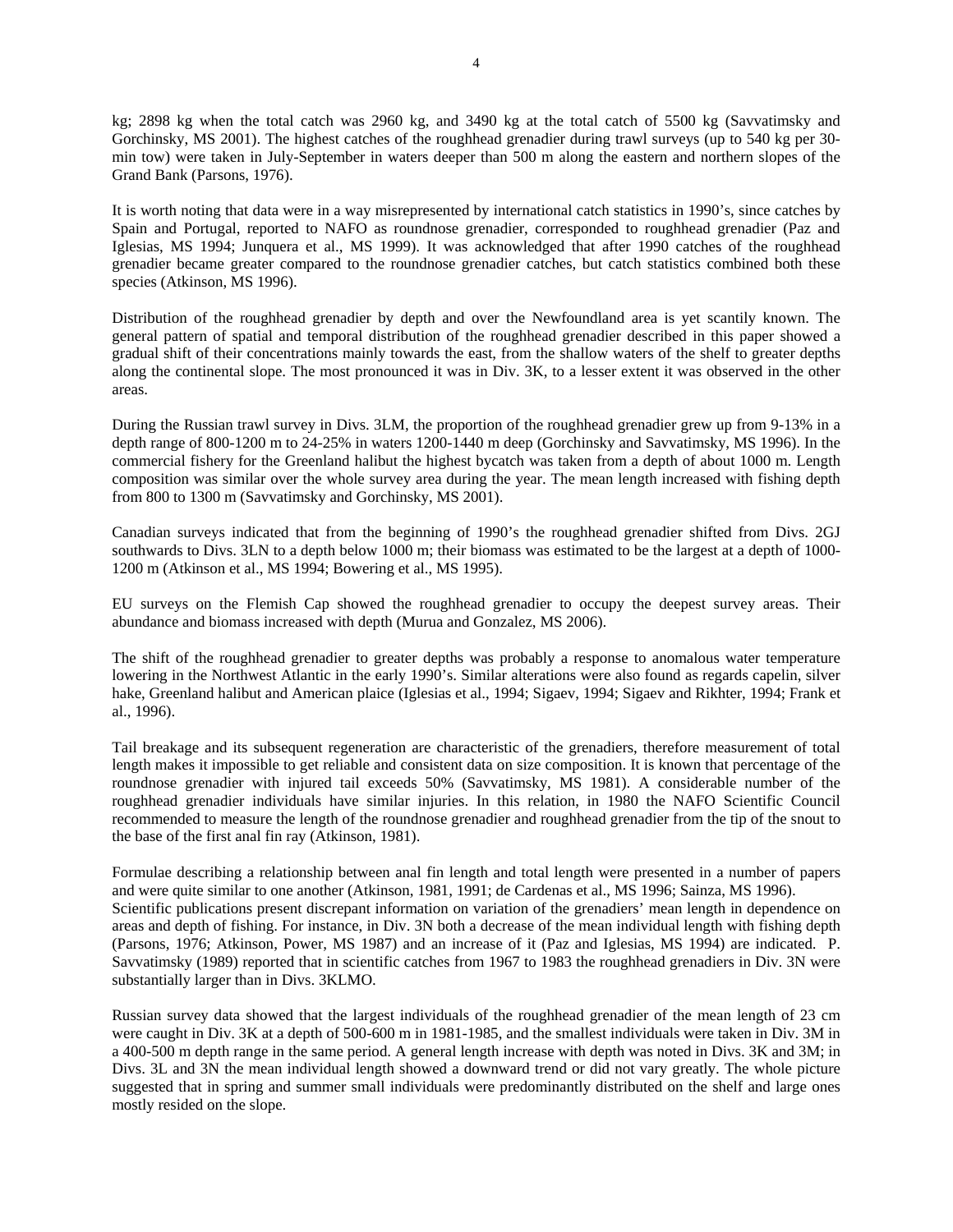There is still a little-understood phenomenon of variation in the size composition and increase of mean length of the roughhead grenadier from commercial catches in Divs. 3M and 3N in 2001-2006 compared to its stability in the other Divisions. A reduction in the Greenland halibut stock and adoption in 2004 of a 15-year International Rebuilding Plan raised an interest to the currently unregulated fishery for the roughhead grenadier. As was mentioned above, the roughhead grenadier forms local concentrations usable for the directed fishery. It may be assumed that an increase in length of the roughhead grenadier in catches during recent years is related to the change of the general fisheries strategy, the more full use of bycaught species, the choice of those fishing grounds and towing depths where the largest and valuable fish are caught.

#### **References**

- Alpoim, R. MS 1997. Age structure of roughhead grenadier (*Macrourus berglax*) on Flemish Cap, 1996. NAFO SCR Doc. 58, Serial No. N2892, 6 p.
- Atkinson, D.B. 1981. Partial length as a replacement for total length in measuring grenadiers. Journal of Northwest Atlantic fishery science, 2:53-56.
- Atkinson, D. B. 1991. Relationship between pre-anal fin length and total length of roughhead grenadier (*Macrourus berglax* Lacépède) in the Northwest Atlantic. Journal of Northwest Atlantic fishery science, 11:7-9.
- Atkinson, D.B. MS 1996. Roundnose grenadier (*Coryphaenoides rupestris*) and roughhead grenadier (*Macrourus berglax*) in NAFO Subareas 2+3. NAFO SCR Doc. 69, Serial No. N2745, 6 p.
- Atkinson, D. B., and D. Power. MS 1987. Distribution of roughhead and roundnose grenadiers in the Northwest Atlantic. NAFO SCR Doc. 94, Serial No. N1341, 28 p.
- Atkinson, D. B., D. Power, and J. Morgan. MS 1994. Roundnose grenadier (*Coryphaenoides rupestris*) and roughhead grenadier (*Macrourus berglax*) in NAFO Subareas 2+3. NAFO SCR Doc. 48, Serial No. N2419, 11 p.
- Bowering, W. R., D. Power, and M. J. Morgan. MS 1995. Distribution and abundance of five major groundfish species at the continental slope of Divisions 3KLMN based upon Canadian deepwater surveys in 1991, 1994 and 1995. NAFO SCR Doc. 51, Serial No. N2562, 26 p.
- De Cardenas, E., J. M. Casas, R. Alpoim, and H. Murua. MS 1996. Preliminary results of the European long-line survey in the NAFO Regulatory Area. NAFO SCR Doc. 34, Serial No. N2709, 6 p.
- Duran, P., J. Paz, and L. Ramilo. MS 1996. By catch in the Greenland halibut Spanish fishery (NAFO Divisions 3LM and 3NO): 1991-1994. NAFO SCR Doc. 31, Serial No. N2705, 36 p.
- Frank, K. T., J. Simon, and J. E. Carscadden. 1996. Recent excursions of capelin (*Mallotus villosus*) to Scotian Shelf and Flemish Cap during anomalous hydrographic conditions. Canadian journal of fisheries and aquatic sciences 53(7):1473-1486.
- Gorchinsky, K. V., and P. I. Savvatimsky. MS 1996. Composition of catches in the northern Flemish Pass from data of Russian trawl survey in February 1996 and some information on biology of roughhead grenadier. NAFO SCR Doc. 39, Serial No. N2714, 6 p.
- Iglesias, S., J. Paz, and E. de Cardenas. 1996. Occurrence of American place (*Hippoglossoides platessoides*) at nonhabitual depths in the Northwest Atlantic, 1990-93. NAFO Scientific Council Studies 24:91-93.
- Junquera, S., H. Murua, and E. de Cardenas. MS 1999. An assessment for roughhead grenadier (*Macrourus berglax*) in NAFO Subareas 2 and 3. NAFO SCR Doc. 64, Serial No. N4123, 19 p.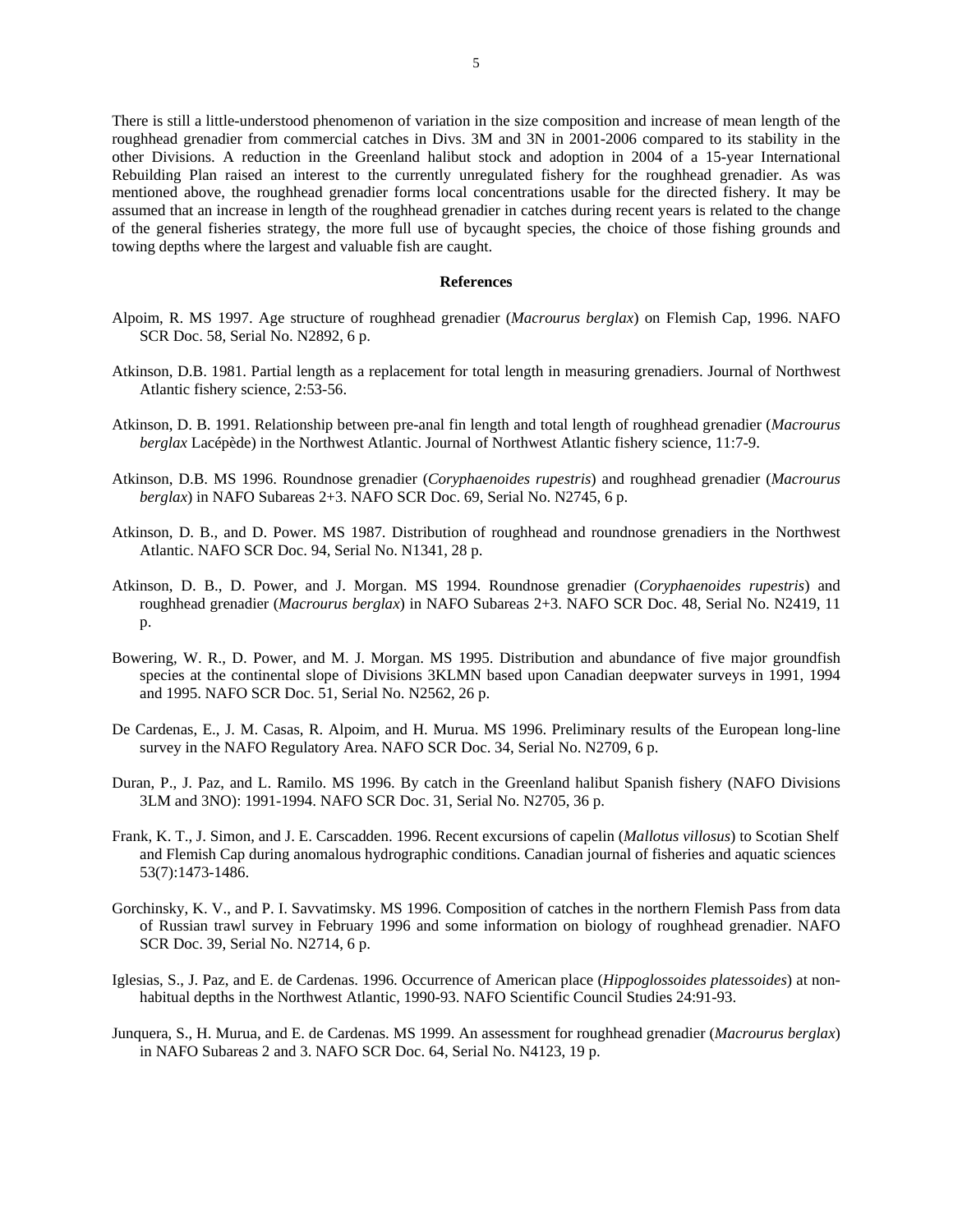- Murua, H., and F. Gonzalez. MS 2006. A review on roughhead grenadier (*Macrourus berglax*) biology and population structure on Flemish Cap (NAFO Division 3M) 1991-2005 based upon EU Flemish Cap bottom survey data. NAFO SCR Doc. 7, Serial No. N5219, 18 p.
- Parsons, L. S. 1976. Distribution and relative abundance of roundnose, roughhead and common grenadiers in the Northwest Atlantic. ICNAF Selected papers 1:73-88.
- Paz, J., and S. Iglesias. MS 1994. Grenadiers in the Spanish fishery of Greenland halibut, NAFO Divisions 3LM and 3N, 1991-1993. NAFO SCR Doc. 23, Serial No. N2389, 10 p.
- Sainza, C. MS 1996. Age structure of roughhead grenadier (*Macrourus berglax*) on Flemish Cap, 1995. NAFO SCR Doc. 58, Serial No. 2734, 5 p.
- Savvatimsky, P.I. MS 1981. On length measurements of roundnose grenadier (*Coryphaenoides rupestris*) in the Northwest Atlantic. NAFO SCR Doc. 20, Serial No. N296, 11 p.
- Savvatimsky, P. I. 1989. Investigations of roughhead grenadier (*Macrourus berglax* L) in the Northwest Atlantic in 1967-83. NAFO Scientific Council Studies 13:59-75.
- Savvatimsky, P. I. MS 1992. Age structure of *Macrourus berglax* L. in the Northwest Atlantic, 1985 NAFO SCR Doc. 10, Serial No. N2052, 27 p.
- Savvatimsky, P. I., and K. V. Gorchinsky. MS 2001. By-catch of grenadiers in directed fishery for Greenland halibut in Divisions 3LMN and size, age and sex composition of roughhead grenadier in 2000. NAFO SCR Doc. 9, Serial No N4375, 12 p.
- Scott, W. B., and M. G. Scott. 1988. Atlantic fishes of Canada. Canadian bulletin of fisheries and aquatic science 219:731.
- Sigaev, I. K. 1994. Ecological conditions of silver hake concentrations on the Scotian Shelf area. NAFO Scientific Council Studies 24:109-124.
- Sigaev, I. K., and V. A. Rikhter. 1994. On relationships of some commercial fish species year- class abundance and hydrological conditions in the Northwest Atlantic. NAFO Scientific Council Studies 24:87-90.
- Wheeler A., 1969. The fishes of the British Isles and Northwest Europe: Anacanthini: 255, 258-259. MacMillan and Co. Ltd., London, England.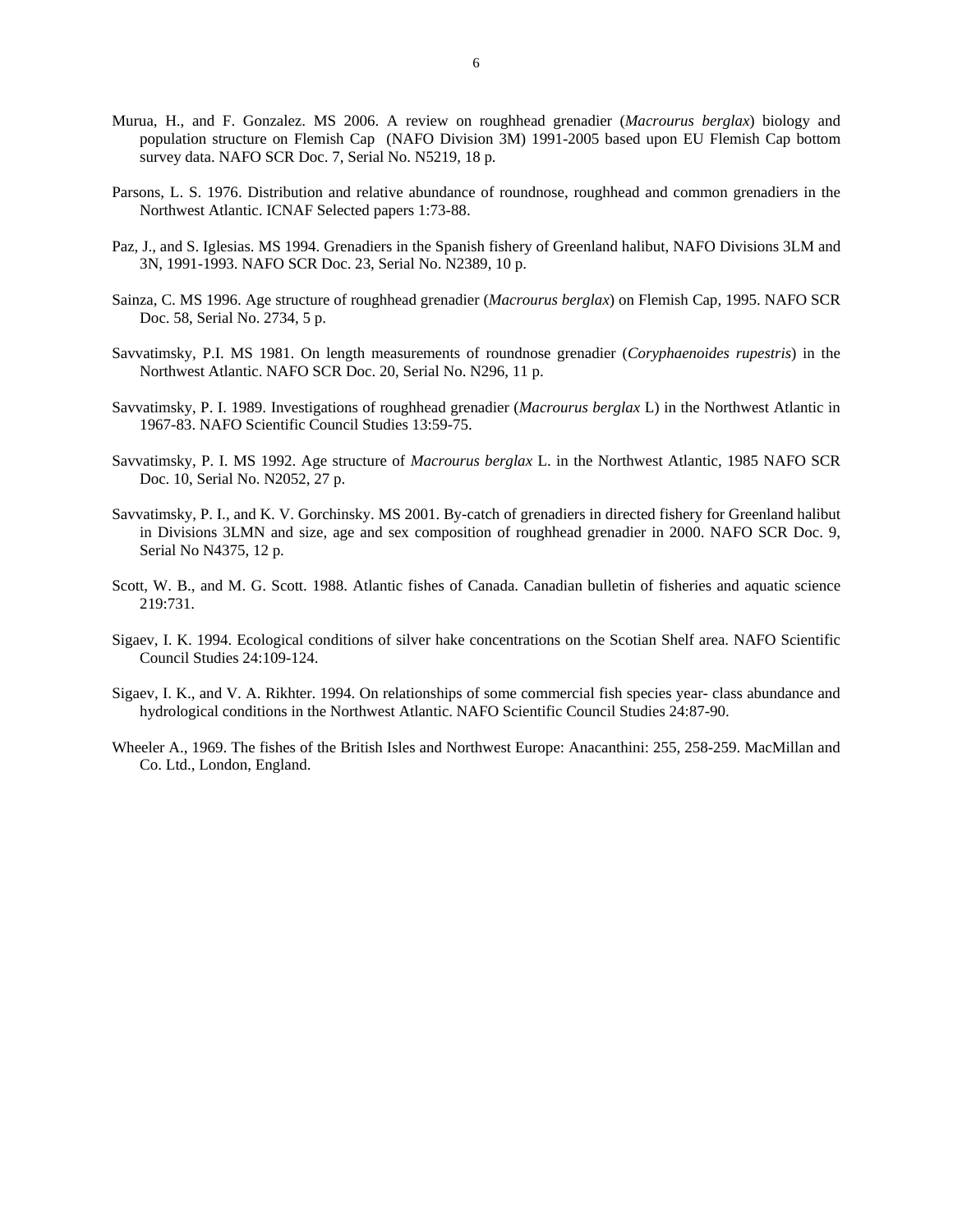| Year  | Division |       |                |       |     |                |       |
|-------|----------|-------|----------------|-------|-----|----------------|-------|
|       | 3K       | 3L    | 3M             | 3N    | 30  | 3P             | Total |
| 1987  |          | 912   | $\overline{7}$ | 82    |     |                | 1001  |
| 1988  |          | 907   |                | 52    |     |                | 959   |
| 1989  | 3        | 289   | 28             | 11    |     |                | 331   |
| 1990  |          | 2211  | 688            | 312   |     |                | 3211  |
| 1991  | 113      | 2543  | 497            | 1093  | 10  |                | 4256  |
| 1992  | 274      | 684   | 1022           | 471   | 125 |                | 2576  |
| 1993  | 193      | 174   | 812            | 1064  | 61  | 27             | 2331  |
| 1994  | 35       | 17    | 1940           | 271   | 28  | 9              | 2300  |
| 1995  | 16       | 115   | 970            | 292   | 20  | $\overline{4}$ | 1417  |
| 1996  | 103      | 1998  | 995            | 929   | 12  | $\overline{4}$ | 4041  |
| 1997  | 100      | 1777  | 922            | 1798  | 44  | 12             | 4653  |
| 1998  | 18       | 2690  | 2179           | 2229  | 83  | $\overline{2}$ | 7201  |
| 1999  | 61       | 2041  | 3130           | 1711  | 182 |                | 7125  |
| 2000  | 140      | 3211  | 3706           | 1762  | 73  |                | 8892  |
| 2001  | 97       | 911   | 419            | 463   | 23  | 1              | 1914  |
| 2002  | 147      | 769   | 336            | 389   | 23  |                | 1664  |
| 2003  | 91       | 838   | 382            | 461   | 15  | 1              | 1788  |
| 2004  | 58       | 703   | 197            | 678   | 35  |                | 1671  |
| 2005  | 91       | 689   | 180            | 311   | 10  | $\overline{0}$ | 1281  |
| Total | 1540     | 23479 | 18410          | 14379 | 744 | 60             | 58612 |

Table 1. Yield of roughhead grenadier in Subarea 3 NAFO (data for 2000-2005 are provisional).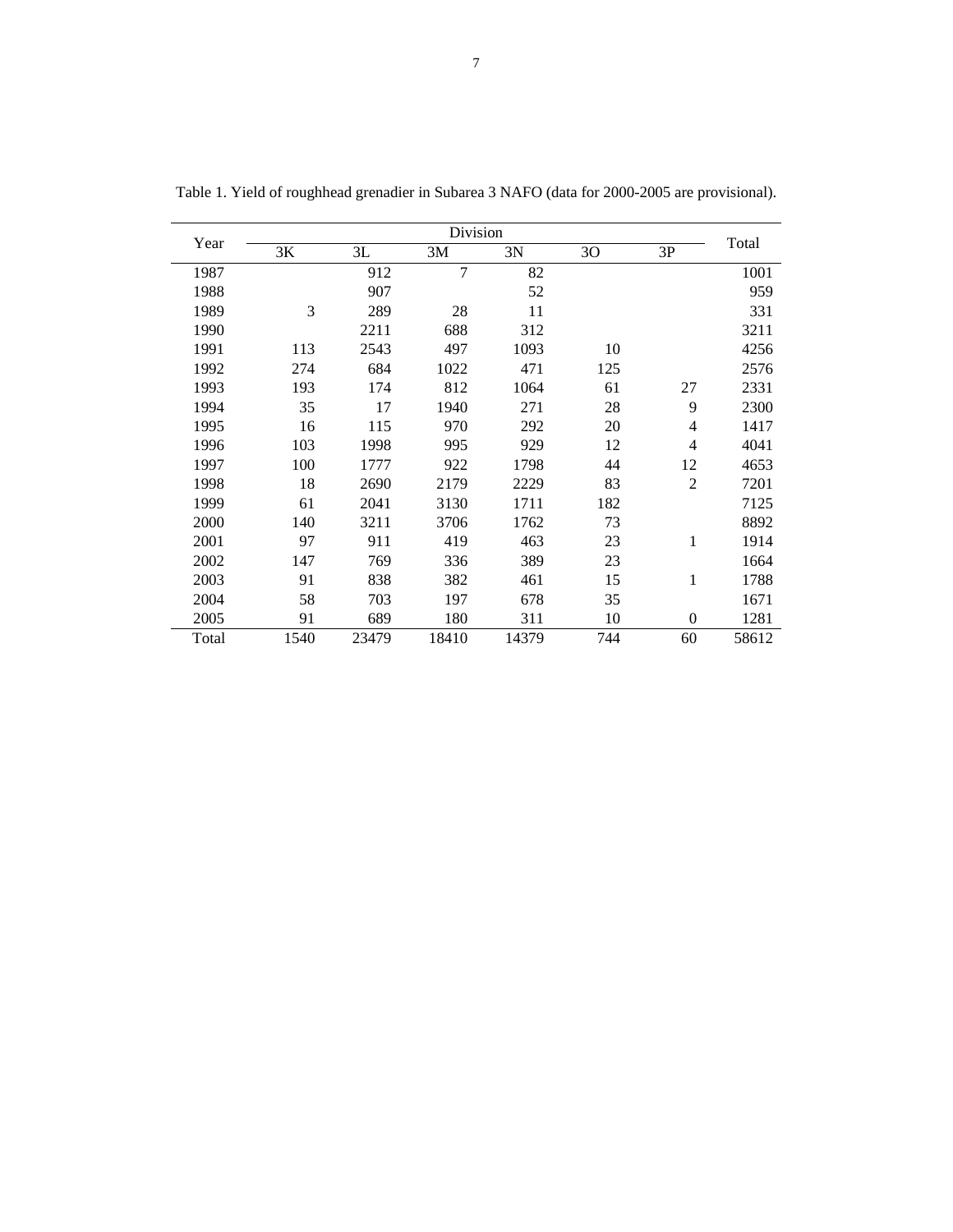

Fig. 1. Relationship between anal-fin length and total length for roughhead grenadier (sexes combined) in the Newfoundland area (dashed lines indicate 95 % prediction limits).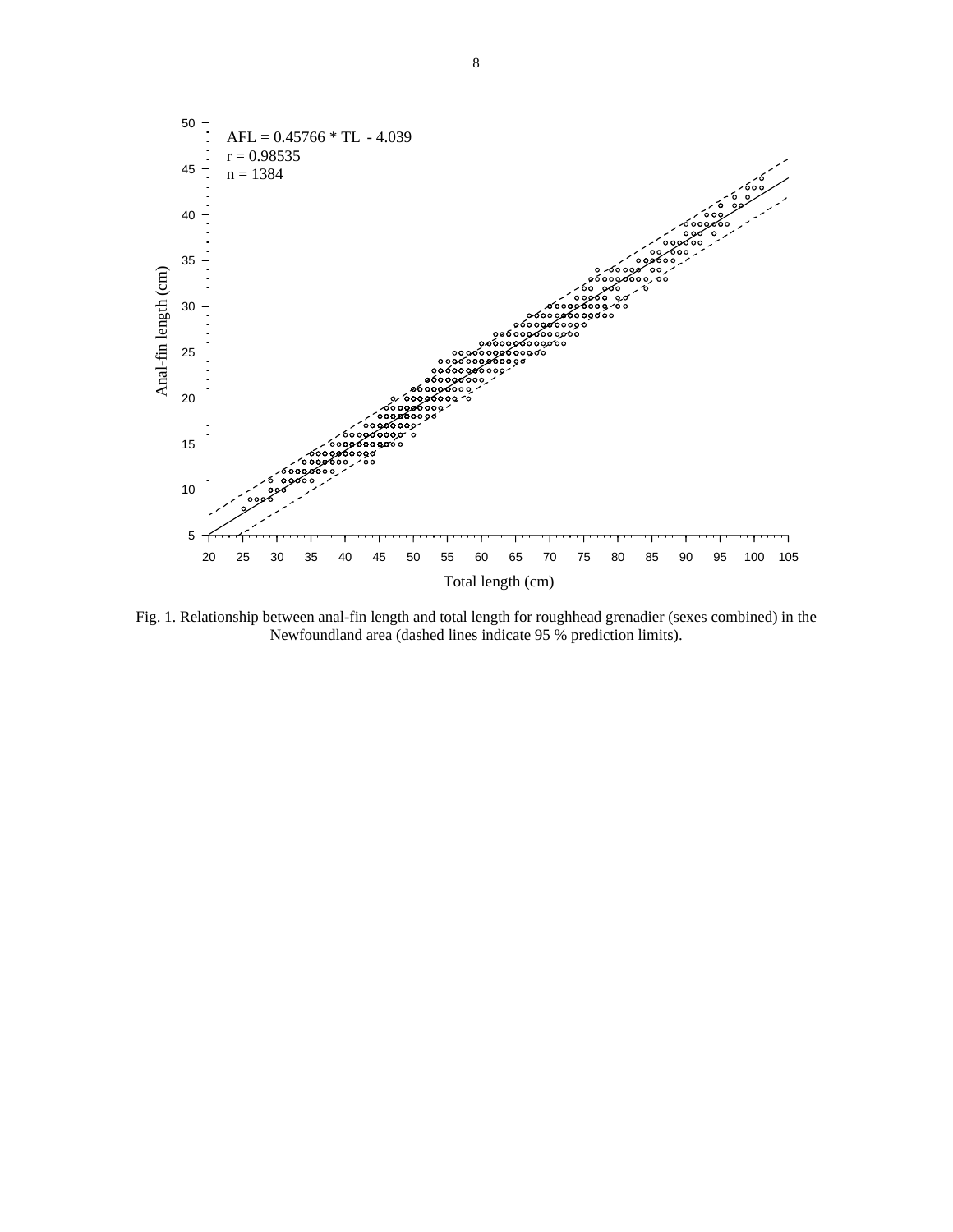

Fig. 2. Distribution of the roughhead grenadier catches in 1981-2005 based on research fleet data.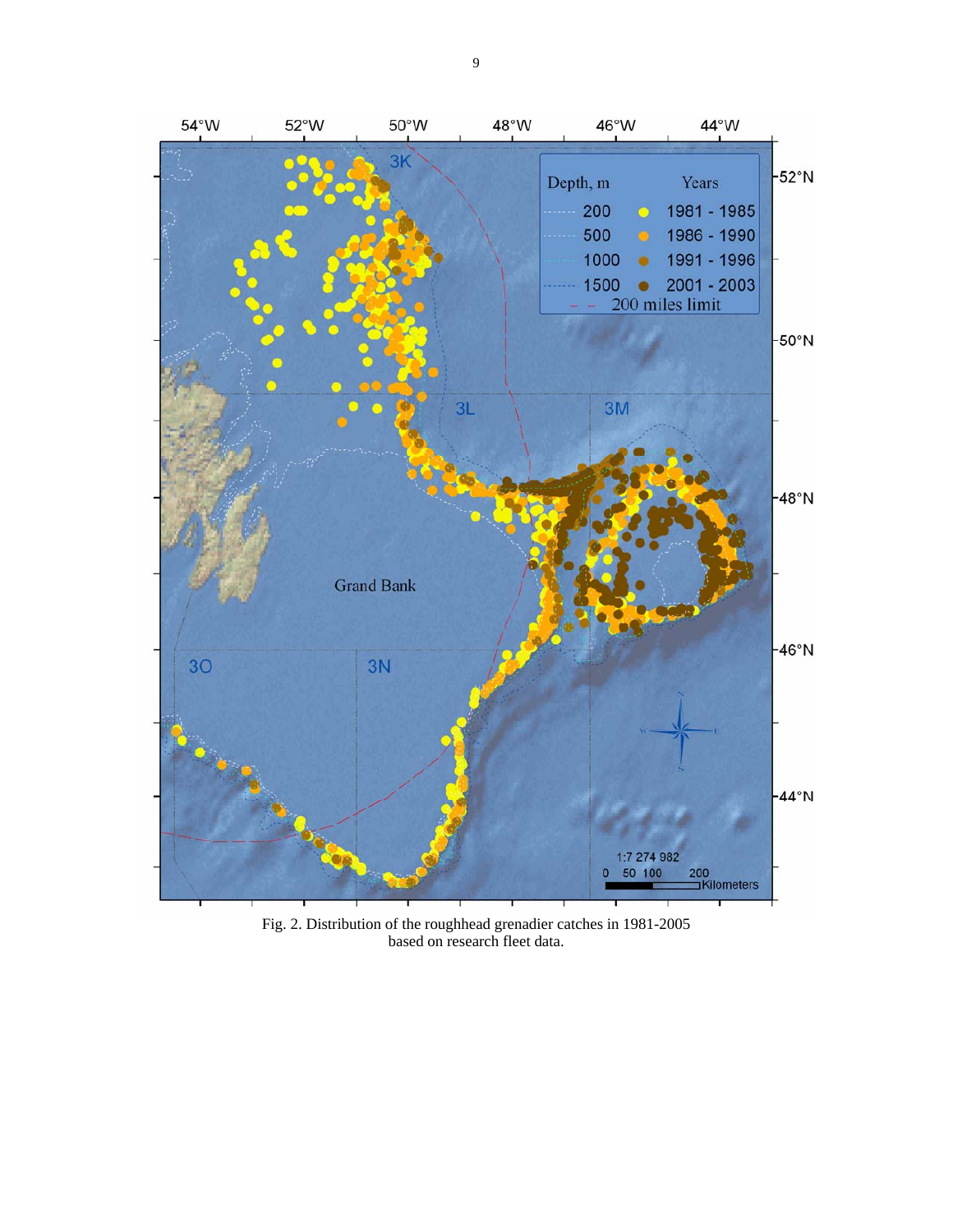

Fig. 3. Quantitative distribution of the roughhead grenadier in Subarea 3 NAFO in 1981-1995 based on research fleet data.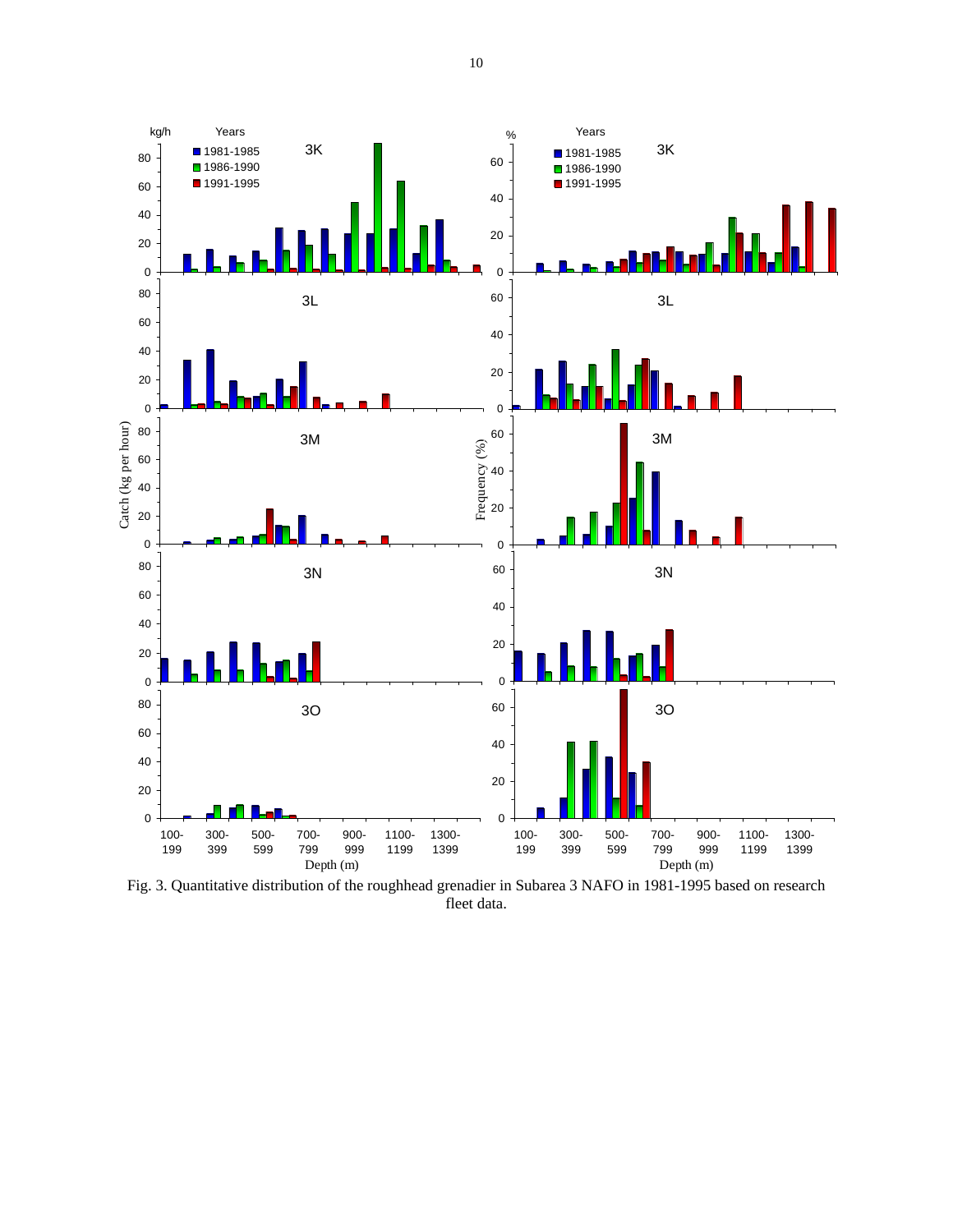

Fig. 4. Distribution of the roughhead grenadier catches in 1985-2006 based on fishing fleet data.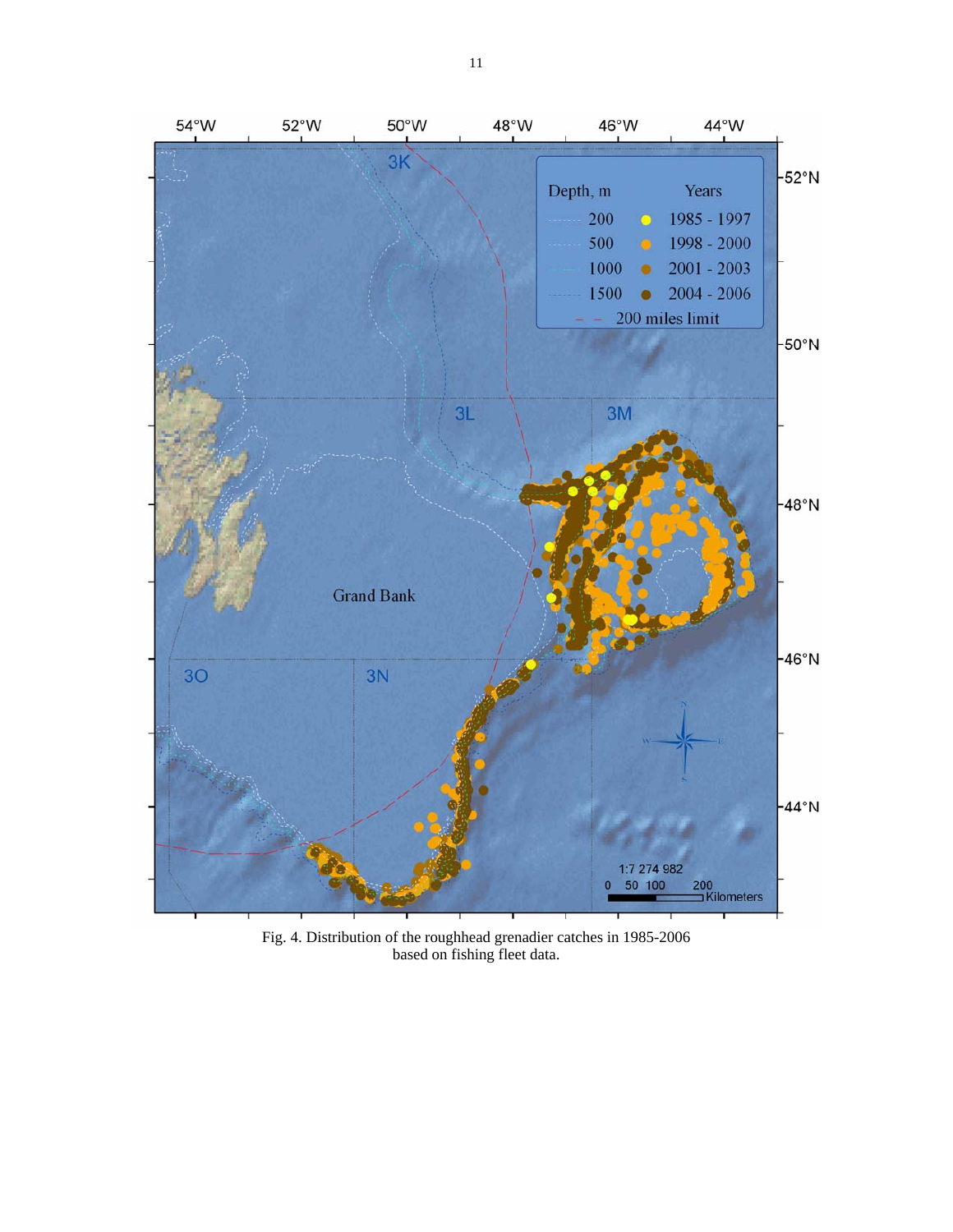

Fig. 5. Length composition of the roughhead grenadier in Division 3K based on research fleet data in 1981-1985 (left panel) and in 1986-1990 (right panel).



Fig. 6. Length composition of the roughhead grenadier in Division 3L based on research fleet data in 1981-1985 (left panel) and in 1986-1990 (right panel).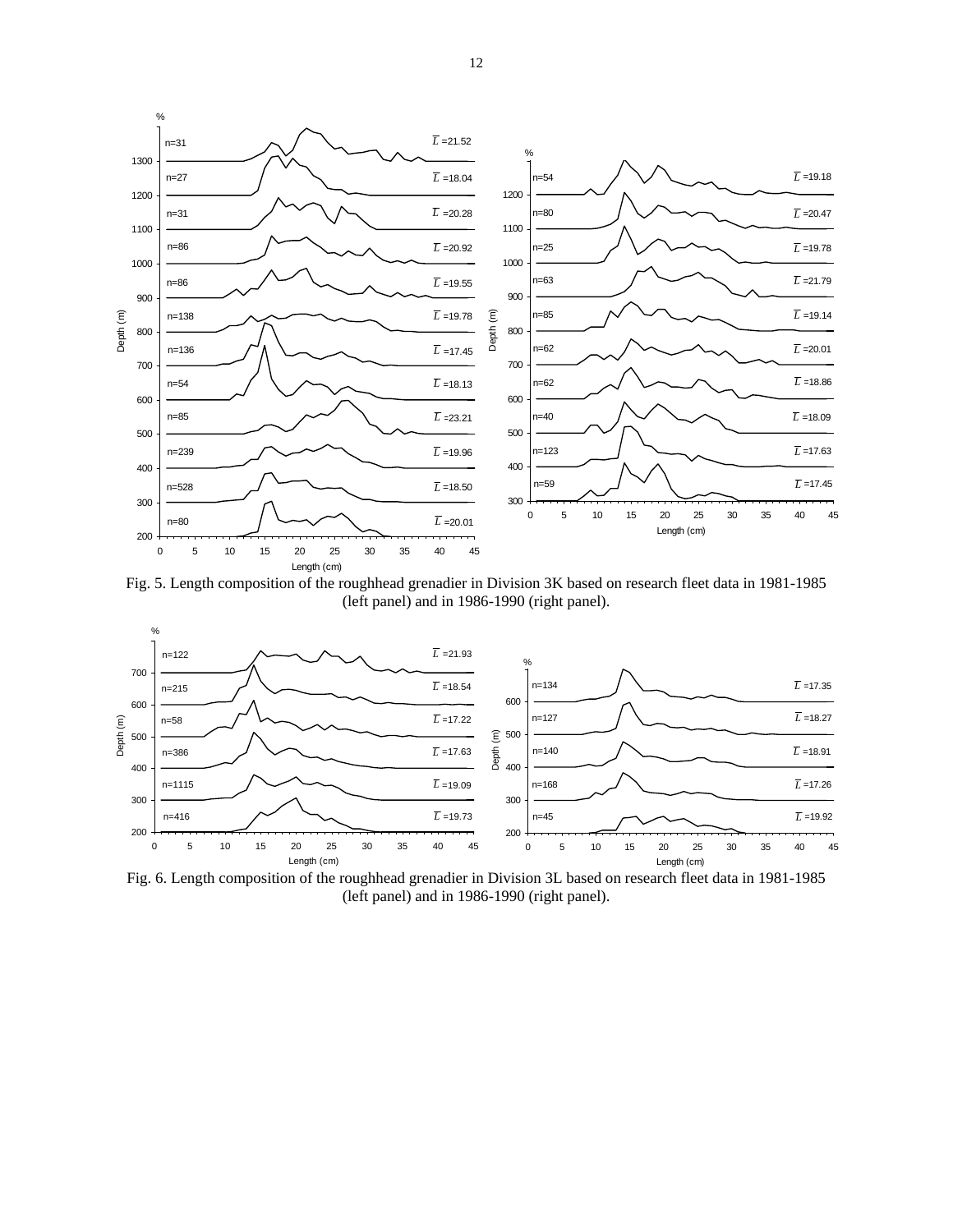

Fig. 7. Length composition of the roughhead grenadier in Division 3M based on research fleet data in 1981-1985 (left panel) and in 1986-1990 (right panel).



Fig. 8. Length composition of the roughhead grenadier in Division 3N based on research fleet data in 1981-1985 (left panel) and in 1986-1990 (right panel).



Fig. 9. Length composition of the roughhead grenadier in Division 3L based on fishing fleet data in 1996-2000 (left panel) and in 2001-2006 (right panel).